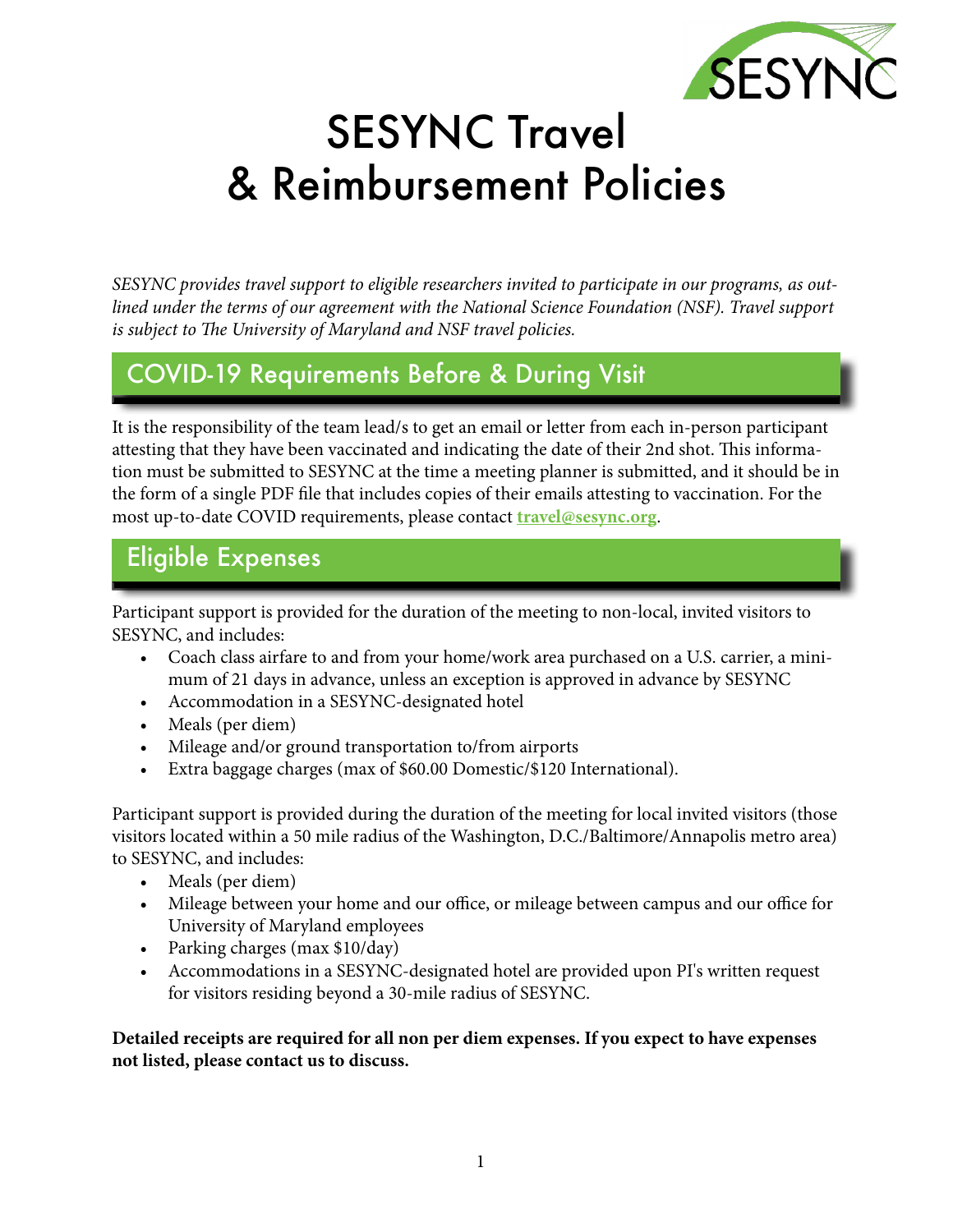# Non-Eligible Expenses **Austral**

- Rental cars, unless approved in writing by SESYNC before the trip
- Gasoline or car insurance purchased from the rental car agency
- Limousine or car service
- Upgraded airline /rail seating
- Alcohol
- Overnight accommodations for local participants within 30 miles of SESYNC
- Expenses incurred beyond the scope of the meeting duration or purpose

### How to Proceed

Upon receipt of an invitation to participate in a SESYNC-funded project, all recipients must complete and submit the Participant Travel Worksheet (link provided within your Travel Information Email) a minimum of 4 weeks before the event. A Social Security Number (SSN) is required for U.S. citizens, and a passport and/or visa number is required for non-resident aliens living outside the United States. Please note:

- Travel must be coordinated through SESYNC. Failure to do so may result in some or all of your travel expenses being ineligible for reimbursement.
- Federal and state agency employees must check with their legal counsel to verify if they are eligible to participate in SESYNC programs, or receive travel and/or reimbursement funds.
- Non-U.S. citizens/permanent residents traveling from abroad will need to obtain a B-1 visa or register with the Visa Waiver Program (**[https://esta.cbp.dhs.gov/esta/\)](https://esta.cbp.dhs.gov/esta/)** prior to making their travel arrangements. Please contact us if you will require an official invitation letter of support for your visa application. Note: We will only reimburse the visa application fees if you are only traveling to the U.S. on SESYNC business. Visa fees are not reimbursable if you are combining your travel to the U.S. with other personal business. We will only reimburse \$14 for ESTA visa waiver fees.

## Travel & Transportation Expenses

#### **Air/Rail:**

Prior to booking your travel, you must submit your online Participant Travel Worksheet by the 4-week advance deadline.

For your convenience, we will prepay your air/rail fare to/from the meeting at SESYNC. We have provided our travel agency, Globetrotter Travel, with the parameters for booking your tickets. Please contact Globetrotter with your requested itinerary at 866-235-5467 or **[travel@globetrot](mailto:travel%40globetrottermgmt.com?subject=)[termgmt.com](mailto:travel%40globetrottermgmt.com?subject=)**. You will need to provide them the Profile Name: UMD/SESYNC and the Trip Number (provided in the Travel Information email).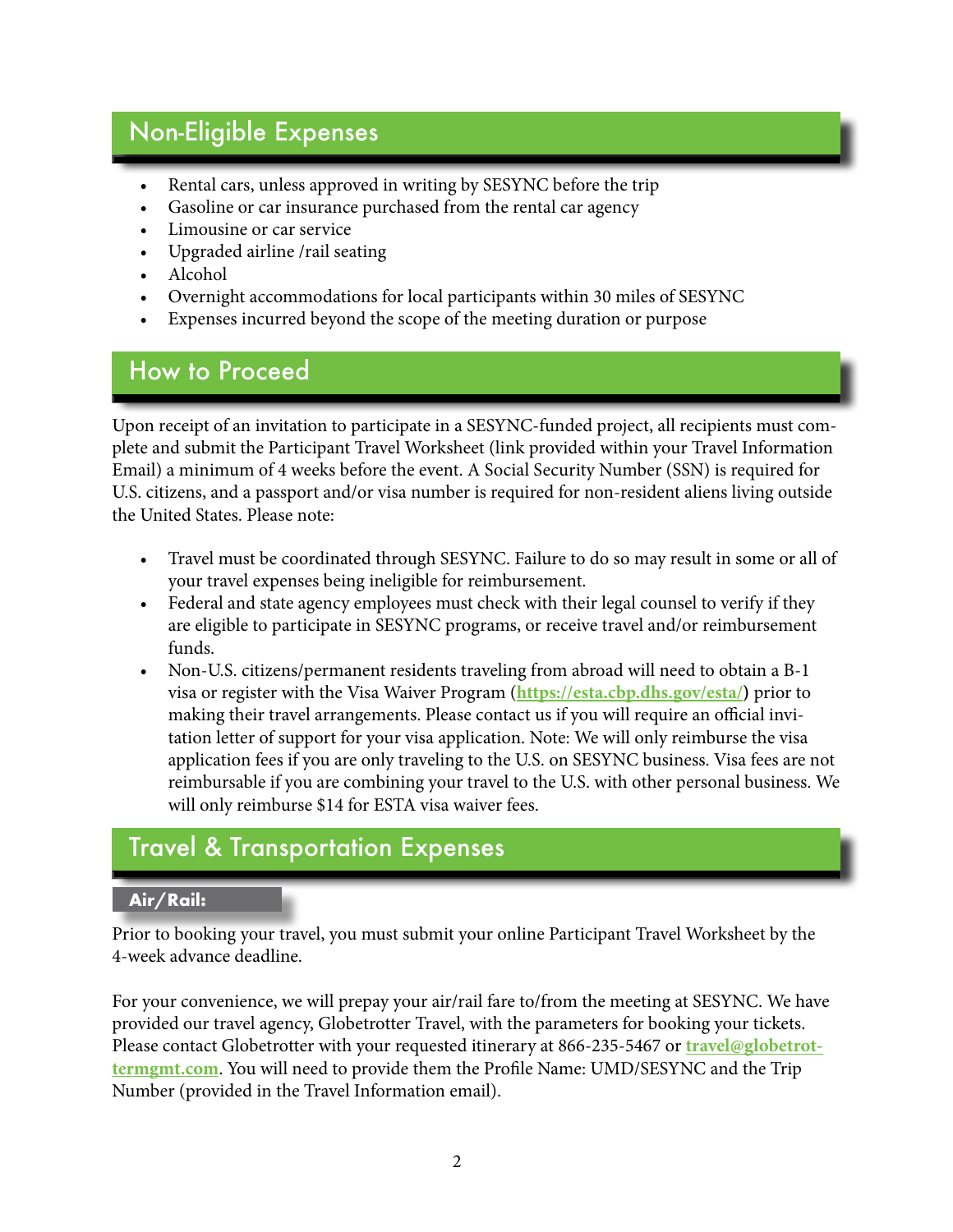- **• Tickets** Tickets may be purchased through Globetrotter (and directly billed to SESYNC) up to 21 days before the event start date. After that deadline, you will need to purchase your tickets per our instructions on page 4. You may claim reimbursement for air/rail fare up to the 21-day advance purchase rate.
- **• Domestic Travel –** Domestic travelers must fly in/out of Baltimore Washington Marshall International Airport (BWI) or Reagan National Airport (DCA). Exceptions need to be approved by SESYNC prior to booking. International travelers may also fly in/out of Dulles International Airport (IAD).
- **• International Travel –** Air travel must be on a U.S. Flagged Carrier, unless one is not available or the flights fall under an Open Skies Agreement: **[https://www.state.gov/](https://www.state.gov/open-skies-partnerships-expanding-the-benefits-of-freer-commercial-aviation/) [open-skies-partnerships-expanding-the-benefits-of-freer-commercial-aviation/](https://www.state.gov/open-skies-partnerships-expanding-the-benefits-of-freer-commercial-aviation/)**. For information about the U.S. Flagged Carrier requirement and exceptions: **[www.gsa.gov/](http://www.gsa.gov/portal/content/103191) [portal/content/103191](http://www.gsa.gov/portal/content/103191)**. We cannot reimburse any international airfare booked on a non-U.S. Flagged Carrier without prior approval.
- **• Multi-Destination Travel –** If you plan to combine your trip to Annapolis with travel to another destination, please contact us with your requested itinerary before booking your tickets. We will work with you to determine the amount to be paid by SESYNC. Travel should be arranged through Globetrotter if possible to ensure that all of our requirements are met. If you will be purchasing your own tickets, please refer to instructions on page 4. If another institution is reimbursing part of the ticket, you cannot request more than the balance.
- **• Purchasing Your Own Tickets –** The ticket receipt must include the traveler's name, complete itinerary, name of airline(s), price (must be economy class fare), and the date of purchase. The receipt must show evidence that the ticket was purchased and include copies of the boarding passes (digital passes must be printed or emailed to us). Reimbursement of the ticket expense cannot be made until after completion of travel.

A comparison quote (obtained through our travel agency, Globetrotter Travel) for roundtrip flights from your home airport to our local airports on the meeting travel dates must also be provided for reimbursement of the purchased ticket. It should show the names of airlines, lower range economy class fare, and must be dated the same date as the purchased ticket. Please contact us with your requested itinerary before booking your tickets, and we will provide the comparison quote from Globetrotter Travel.

**Please note**, the comparison is not meant to serve as an allowance of expenses up to the quoted dollar amount, but rather the maximum amount that SESYNC will reimburse for flights that show a direct connection to SESYNC. The use of our travel agency removes this burden from you and ensures that all of our requirements are met, as well as timely and full reimbursement of your expenses.

**• Air travel from an airport that is not closest from your home** requires supporting documentation to show that it is the more economical route. Contact us for assistance with this issue.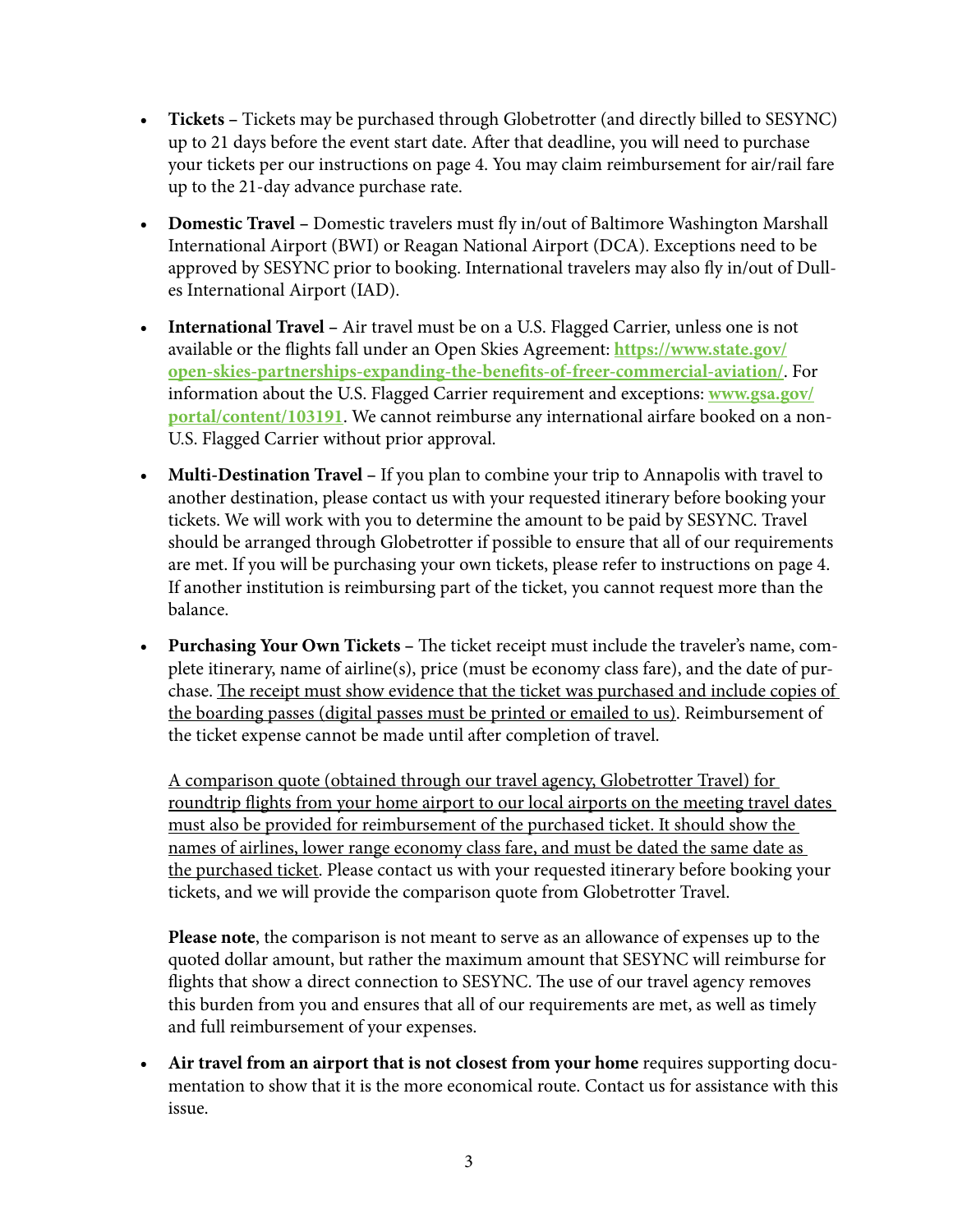#### **Driving:**

The cost of driving your private vehicle will be reimbursed at the University of Maryland's standard mileage rate (currently \$0.56/mile), provided it does not exceed the cost of air or rail travel (which is based on 21-day advance purchase prices). Please contact us to obtain a quote if you are driving from a distance greater than 300 miles from the Baltimore/Washington, D.C. area. Mileage reimbursement to/from the airport is allowed, as well as mileage reimbursement to/from SESYNC for our local participants. When requesting mileage reimbursement, please be sure to include a printout from Google Maps verifying the amount of mileage being claimed, this should show your start and end locations. If your significant other/housemate drops you off (or picks you up) at the airport using your private vehicle, we can reimburse the roundtrip mileage.

**Note:** We cannot reimburse you for mileage if your friend drove you to/from the airport using their private vehicle.

#### **Rental Cars:**

Rental cars are not covered unless you have received prior written authorization from SESYNC. Gasoline or insurance costs from the rental car agency are never covered.

#### **Baggage:**

We will reimburse baggage charges up to a maximum of \$60 Domestic, \$120 International. If there will be baggage charges in excess of this amount, please contact SESYNC prior to your travel for prior authorization.

#### **Ground Transportation:**

We will reimburse the cost of ground transportation to/from your home airport, as well as between the Washington, D.C./ BWI local airports and SESYNC. Receipts must indicate a direct connection to SESYNC (or the Annapolis area). Transport to/from local airports will be reimbursed on the following schedule:

| <b>Between Airport and SESYNC</b> | Total Amount (includes 15% tip) |
|-----------------------------------|---------------------------------|
| To/From BWI                       | \$70.00                         |
| To/From DCA                       | \$105.00                        |
| To/From IAD                       | \$165.00                        |

The reimbursement schedule is based on average cab fare, with the exception of IAD. For transport to/from IAD, we recommend booking non-stop shuttle service with SuperShuttle (**[www.](http://www.supershuttle.com) [supershuttle.com](http://www.supershuttle.com)**). If cabs can be shared between participants based on flight schedules, we will reimburse whomever paid the fare the full amount. Local companies we recommend are:

- **• Annapolis City Taxi: [http://www.annapoliscitytaxi.com/]( http://www.annapoliscitytaxi.com/)** or 443-852-0686
- **• Annapolis Taxi Service: <http://www.taxiserviceannapolis.com/>** or 443-995-1400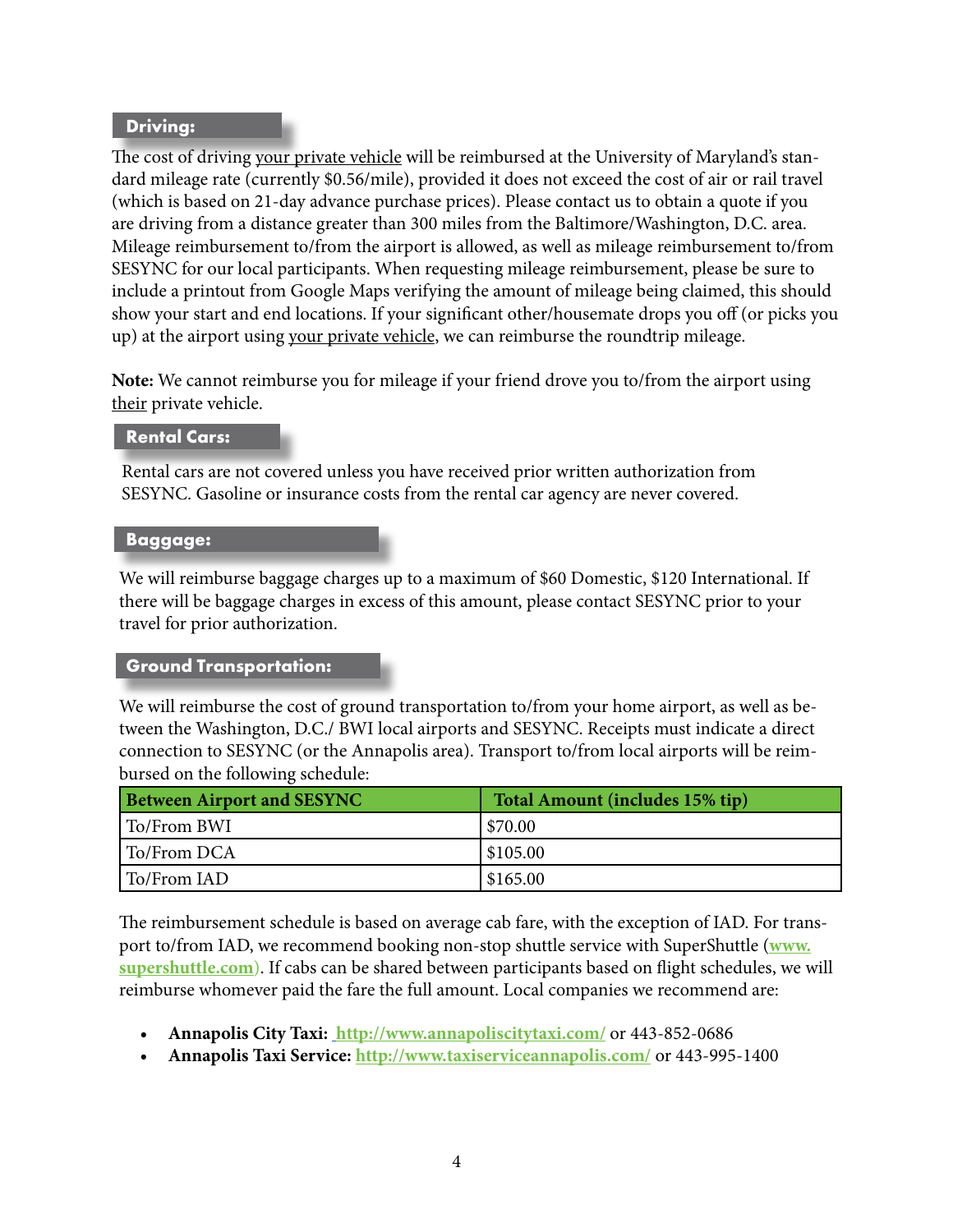To be sure that your local transportation costs are less than our capped amounts, we recommend booking a shared shuttle (**[www.supershuttle.com](http://www.supershuttle.com)**). Note: The shuttle may make multiple stops before arriving at your destination.

**Alternatively,** many of our travelers have had success using services like Uber or Lyft. These nonstop services are comparable to the cost of a shared shuttle. Note: While the university does not endorse Uber, Lyft, or similar services, they are still eligible for reimbursement. If you choose to use these services, the to/from locations must be present on the receipts, they must show a direct connection to SESYNC, and the last four digits of the payment method must be shown. (The easiest and best way to make sure that all the required information is included is to simply forward the receipts from the Uber/Lyft to travel services.)

**\*\*\*Original receipts are required for all ground transportation costs.\*\*\***

**All receipts must include the last four digits of the payment method for our accounting purposes. If your receipt does not include this information you must submit an account statement that shows: your name, the last four digits of the account number, and the charges for which you are seeking reimbursement (highlighted for easy reference).**

#### **Parking:**

We will reimburse airport parking at a reasonable rate. If driving to Annapolis, we will reimburse parking costs up to \$10/day. Special cases will be taken into consideration upon written explanation. Please pay special attention to hotel parking rates/instructions in the **Travel Information email you receive.**

### Accommodations

SESYNC will reserve a block of rooms in a nearby Annapolis hotel for non-local participants for the duration of the meeting.

- The cost of the room is directly billed to SESYNC under a contracted rate, as long as you submit your Participant Travel Worksheet before the booking deadline.
- If submitted after the cut-off date, you may need to book your own accommodations and will be reimbursed at a maximum rate of \$139/night.
- You will be responsible for any incidentals, as well as charges incurred above the negotiated room rate.
- Special circumstances that require lodging outside of Annapolis will be taken into consideration upon notification prior to travel. It must be approved by us beforehand to be eligible for reimbursement.

### Internet

Wireless high-speed internet access is available at your SESYNC-booked hotel and our office at no additional cost to you.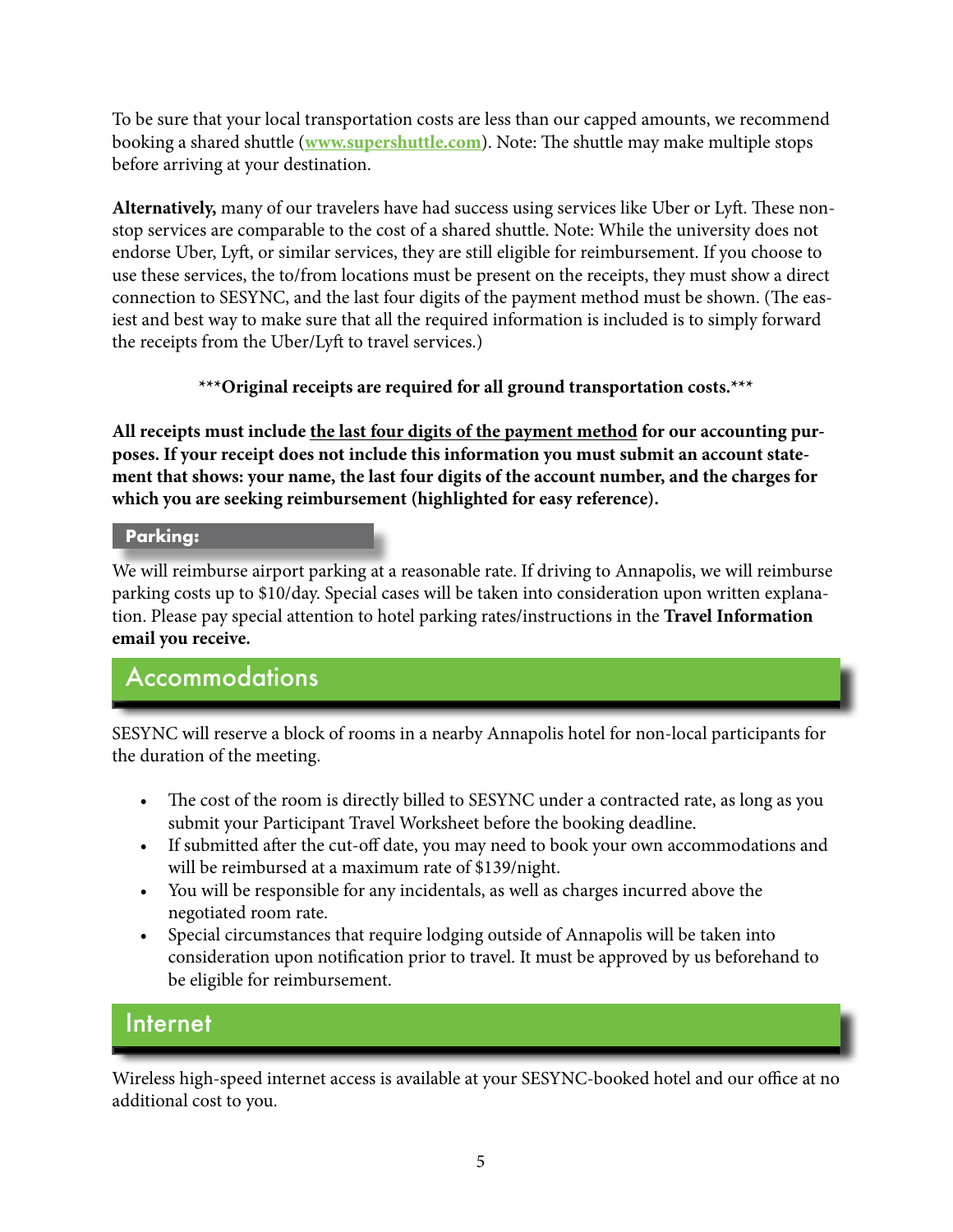# Dependent Care & Travel

SESYNC falls under University of Maryland travel guidelines; therefore, SESYNC is not able to cover expenses associated with bringing children or caregivers at this time. Please email **[travel@](mailto:travel%40sesync.org?subject=) [sesync.org](mailto:travel%40sesync.org?subject=)** and we can provide a list of local providers in the Annapolis area.

### Meals

Meals will either be provided by SESYNC or will be reimbursed according to the University of Maryland rate schedule (**[www.dbs.umd.edu/travel/services/rates/domestic.php](http://www.dbs.umd.edu/travel/services/rates/domestic.php)**). Please note that this differs from federal policy in the method of calculating partial per diems for travel days and for days on which meals are provided. SESYNC will provide lunch, and will reimburse \$13.00 for breakfast and \$28.00 for dinner on eligible meeting days if these meals are not provided as part of your meeting.

Participants will be reimbursed for meals that occur when the participant is in travel status for SESYNC-related business; these reimbursements are based on travel status times:

- Travel to SESYNC should have begun prior to 6:30 am to be eligible for breakfast.
- Travel home from SESYNC will have had to have concluded after 6:30 pm to be eligible for dinner.
- Lunch will be covered as long as participants are still in travel status between 12:00 and 1:00 pm.

Local participants driving to/from the meeting each day will generally not be eligible for per diem reimbursement. For special circumstances, please include a written explanation with the reimbursement request.

Receipts are not needed for meals, as they are reimbursed on a per diem basis.

#### **Alcohol is never a covered expense.**

## **Cancellations**

All participants must immediately notify SESYNC and Globetrotter if travel must be canceled. Non-refundable airfare and accommodations purchased by SESYNC (less any fee penalties) may be used by the participant for SESYNC business at a later date. Other expenses incurred by participants are not eligible for reimbursement under state and federal guidelines. Any non-refundable charges incurred by SESYNC will be deducted from the overall budget of the project.